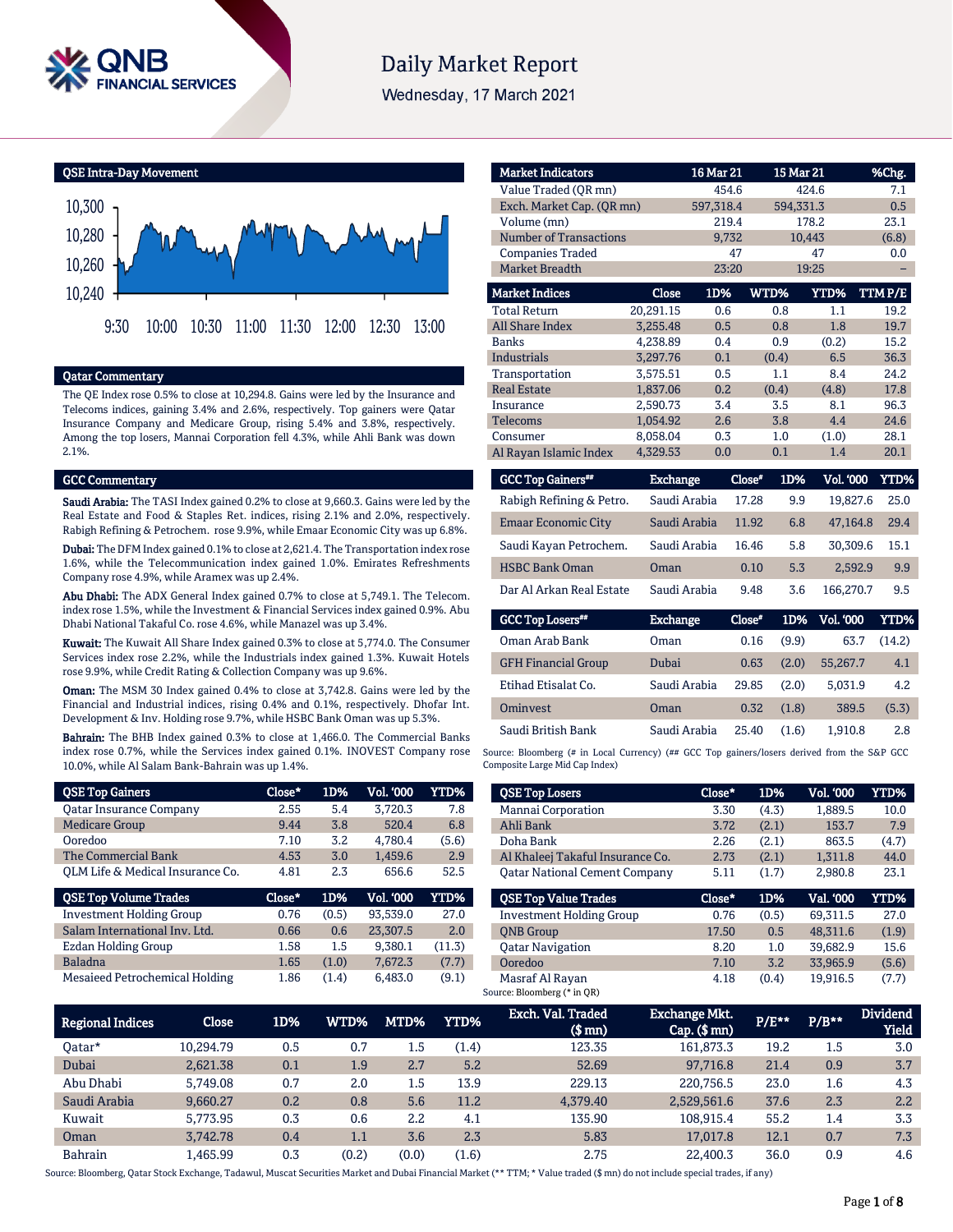#### Qatar Market Commentary

- The QE Index rose 0.5% to close at 10,294.8. The Insurance and Telecoms indices led the gains. The index rose on the back of buying support from Foreign shareholders despite selling pressure from Qatari, GCC and Arab shareholders.
- Qatar Insurance Company and Medicare Group were the top gainers, rising 5.4% and 3.8%, respectively. Among the top losers, Mannai Corporation fell 4.3%, while Ahli Bank was down 2.1%.
- Volume of shares traded on Tuesday rose by 23.1% to 219.4mn from 178.2mn on Monday. Further, as compared to the 30-day moving average of 206.8mn, volume for the day was 6.1% higher. Investment Holding Group and Salam International Investment Limited were the most active stocks, contributing 42.6% and 10.6% to the total volume, respectively.

| <b>Overall Activity</b>        | Buy %* | Sell %* | Net (QR)         |
|--------------------------------|--------|---------|------------------|
| Oatari Individuals             | 34.89% | 43.52%  | (39, 221, 078.1) |
| <b>Qatari Institutions</b>     | 19.60% | 15.13%  | 20,324,712.7     |
| Oatari                         | 54.50% | 58.65%  | (18,896,365.3)   |
| <b>GCC</b> Individuals         | 0.84%  | 3.47%   | (11,998,871.1)   |
| <b>GCC</b> Institutions        | 2.33%  | 3.46%   | (5,104,262.9)    |
| <b>GCC</b>                     | 3.17%  | 6.93%   | (17, 103, 134.0) |
| Arab Individuals               | 13.00% | 14.36%  | (6, 182, 804.4)  |
| <b>Arab Institutions</b>       |        | 0.01%   | (24,900.0)       |
| Arab                           | 13.00% | 14.36%  | (6,207,704.4)    |
| <b>Foreigners Individuals</b>  | 3.17%  | 3.15%   | 102,649.3        |
| <b>Foreigners Institutions</b> | 26.17% | 16.90%  | 42, 104, 554. 4  |
| <b>Foreigners</b>              | 29.34% | 20.05%  | 42,207,203.7     |

Source: Qatar Stock Exchange (\*as a % of traded value)

# Ratings, Global Economic Data and Earnings Calendar

#### Ratings Updates

| <b>Company</b>         | <b>Agency</b>           | Market | Type*                 | Old Rating        | <b>New Rating</b> | Rating Change | Outlook       | <b>Outlook Change</b> |
|------------------------|-------------------------|--------|-----------------------|-------------------|-------------------|---------------|---------------|-----------------------|
| The Commercial<br>Bank | Capital<br>Intelligence | Qatar  | LT-FCR/ST-<br>FCR/BSR | $A$ -/ $A1/bbb$ - | $A$ -/ $A1/bbb$ - | -             | Stable        | -                     |
| Ahli Bank              | Capital<br>Intelligence | Oatar  | <b>BSR/CFS</b>        | bbb+/bbb+         | bbb+/bbb+         | -             | <b>Stable</b> | -                     |

Source: News reports, Bloomberg (\* LT – Long Term, ST – Short Term, FCR – Foreign Currency Rating, BSR – Bank Standalone Rating, CFS – Core Financial Strength Rating)

#### Global Economic Data

| <b>Date</b> | Market    | <b>Source</b>                           | <b>Indicator</b>                 | Period | Actual  | Consensus | <b>Previous</b> |
|-------------|-----------|-----------------------------------------|----------------------------------|--------|---------|-----------|-----------------|
| 03/16       | <b>US</b> | <b>Federal Reserve</b>                  | <b>Industrial Production MoM</b> | Feb    | $-2.2%$ | 0.3%      | 1.1%            |
| 03/16       | <b>US</b> | <b>Federal Reserve</b>                  | <b>Capacity Utilization</b>      | Feb    | 73.8%   | 75.5%     | 75.5%           |
| 03/16       | US        | <b>Federal Reserve</b>                  | Manufacturing (SIC) Production   | Feb    | $-3.1%$ | 0.2%      | 1.2%            |
| 03/16       | France    | <b>INSEE National Statistics Office</b> | <b>CPI MoM</b>                   | Feb    | 0.0%    | $-0.1%$   | $-0.1%$         |
| 03/16       | France    | <b>INSEE National Statistics Office</b> | <b>CPI YoY</b>                   | Feb    | 0.6%    | 0.4%      | 0.4%            |
| 03/16       | Japan     | Ministry of Economy Trade and Industry  | <b>Industrial Production MoM</b> | Jan    | 4.3%    | -         | 4.2%            |
| 03/16       | Japan     | Ministry of Economy Trade and Industry  | <b>Industrial Production YoY</b> | Ian    | $-5.2%$ | -         | $-5.3%$         |

Source: Bloomberg (s.a. = seasonally adjusted; n.s.a. = non-seasonally adjusted; w.d.a. = working day adjusted)

#### Earnings Calendar

| <b>Tickers</b> | <b>Company Name</b>                  | Date of reporting 4Q2020 results | No. of days remaining | Status |
|----------------|--------------------------------------|----------------------------------|-----------------------|--------|
| <b>MCCS</b>    | Mannai Corporation                   | 17-Mar-21                        |                       | Due    |
| <b>BLDN</b>    | <b>Baladna</b>                       | 17-Mar-21                        |                       | Due    |
| <b>OOIS</b>    | Oatar Oman Investment Company        | 22-Mar-21                        |                       | Due    |
| <b>MRDS</b>    | Mazaya Qatar Real Estate Development | 24-Mar-21                        |                       | Due    |

Source: QSE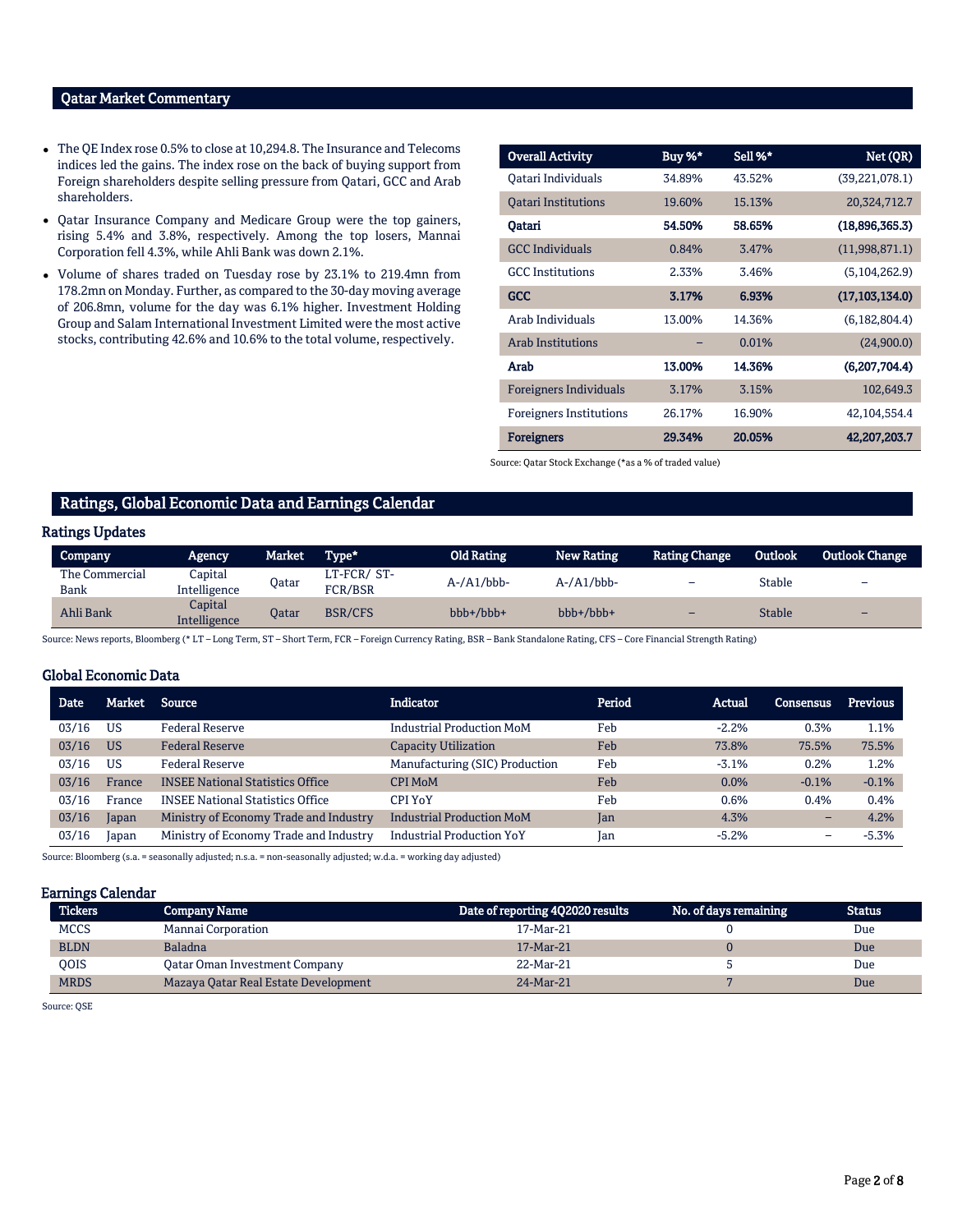# News

#### Qatar

- $\bullet$  Milaha's AGM endorses items on its agenda Qatar Navigation (QNNS, Milaha) announced the results of the AGM. The meeting was held on March 16, 2021 and the following resolution were approved – Shareholders ratified all items on its agenda and approved the company's financial statements for the year ended December 31, 2020. During the General Assembly Meeting, the shareholders approved the recommendation of the Board of Directors to distribute a cash dividend of 30% of the nominal value of the share, equivalent to QR0.3 per share. The general assembly also approved the appointment of 'Price Waterhouse Coopers' as external auditors for the year 2021. Addressing the meeting that was held virtually, HE Sheikh Jassim bin Hamad bin Jassim Jaber Al-Thani, Chairman of Milaha's Board of Directors, presented an overview of the company's activities and financial results, as Milaha reported a net profit of QR59mn in 2020. In his speech, HE the Chairman of the Board of Directors highlighted the unprecedented challenges that Milaha has navigated due to the COVID-19 repercussions and its impact on the global markets. Despite these disruptions, the Company showed resilience to adapt to critical market conditions. Dividend distribution will commence on March 17, 2021, through all Qatar National Bank (QNB Group) branches. QNB Group will provide full support services to ensure shareholders can efficiently collect and manage their earned dividends. At the end of its meeting the General Assembly elected the following Board of Directors for the next three-year term from 2021 to 2023: – HE Sheikh Jassim bin Hamad bin Jassim Al-Thani – Nonindependent; HE Sheikh Khalid bin Khalifa bin Jassim Fahad Al-Thani, representing Qatar Petroleum – Non-independent; HE Sheikh Abdulrahman bin Saud Al-Thani – Independent; HE Sheikh Suhaim bin Khaled bin Hamad Al-Thani – Independent; HE Sheikh Hamad bin Mohamed bin Khaled Al-Thani – Independent; Adel Ali Bin Ali, representing M/s Ali bin Ali Establishment – Non-independent; Saad Mohammad Saad Al-Romaihi – Independent; Hamad bin Mohammad Al-Mana – Nonindependent; Mazen Jassim Jaidah – Independent; Hitmi Ali Khalifa Al Hitmi, representing Ali bin Khalifa Al-Hitmi & Partners Co. – Non-independent; Mohammed Ebrahim Al-Sulaiti – Independent; Ali Hussain Al-Sada – Independent, Fahad F S Buzwair, representing Buzwair Real Estate W.L.L. – Independent; and Ismail Ali Al-Emadi – Independent were elected as reserve members of the board. The elected Board appointed HE Sheikh Jassim bin Hamad bin Jassim Al Thani as its Chairman and HE Sheikh Khalid bin Khalifa Al Thani as the Vice-Chairman. (QSE)
- Ooredoo Qatar wins industry recognition for brand value and strength – Ooredoo has been identified by the world's leading brand valuation consultancy as one of the top two strongest brands in Qatar by brand value. The prestigious Brand Finance report by the author of Qatar 10 2021 ranked Ooredoo in the top two most powerful brands in Qatar with a brand value set at \$3.2bn. The valuation is based on monitoring brand performance by evaluating how such factors as trust and messaging can feed into profitability. The telecommunications operator credits the

strong valuation to a number of factors, including its performance throughout the challenging business conditions caused by the Covid-19 pandemic and its ongoing successful rollout of the 5G network. Ooredoo Group has also maintained its predominance in the region, remaining in the top three most valuable brands in Middle East. (Gulf-Times.com)

- Qatari banks exhibit tighter liquidity conditions The wellcapitalized Qatari banking system as a whole exhibits somewhat tighter liquidity ratios than in other markets, according to the Capital Intelligence (CI), a global credit rating agency. "The funding position of Qatari banks (and in particular the larger players) is impacted by the limited domestic retail funding base and limited availability of non-government corporate deposits," CI said. As long as the Qatari banks retain good access to international capital markets for medium-term financing, funding "will be manageable", especially as the government sector has shown itself to be both willing and able to add liquidity whenever needed, it said. Highlighting that the Qatari government has a strong track record of supporting the local banks; it said at different points in time such support has included the transfer of 'difficult investments' and real estate loans to the state, and the injection of additional equity. Recently, all banks could to rely on a sharp increase in government deposits to stave off any liquidity pressures following the Gulf crisis, it said, adding, moreover, the government has ownership stakes in all Qatari banks. CI made these observations while revising the outlook on The Commercial Bank's long-term foreign currency rating (LT FCR) and bank standalone rating (BSR) to "Stable" as well as affirming LT FCR and short-term FCR (ST FCR) of Ahli Bank at 'A' and 'A1' respectively. CI has also affirmed The Commercial Bank's LT FCR and ST FCR at 'A-' and 'A1', respectively, as well as its BSR of 'bbb-'. In the case of The Commercial Bank, the rating agency said the revision of the outlook to "Stable" reflects the more favorable trend in the bank's financial metrics, partially as a result of its new business model as the lender continues to shift the composition of its loan book towards lower-risk sectors, with non-performing loans trending down and coverage improving. The credit loss absorption capacity is also enhanced. The Commercial Bank's LT FCR is set three notches above the BSR to reflect the high likelihood of official extraordinary support in case of need, it said, adding this is based on the government's strong track record of support for Qatari banks. In the case of Ahli Bank Qatar, CI said the lender's LT FCR is set two notches above the BSR to reflect the high likelihood of official extraordinary support in case of need. CI has affirmed Ahli Bank Qatar's BSR of 'bbb+', core financial strength rating of 'bbb+' and extraordinary support level of high. The Outlook for the LT FCR and BSR remains "Stable". (Gulf-Times.com)
- Shura Council committee holds meeting The Financial and Economic Affairs Committee of the Shura Council held a meeting on Tuesday chaired by its Rapporteur HE Ali bin Abdullatif Al-Misnad Al-Mohannadi. During the meeting, the committee studied the situation of small and medium enterprises (SMEs) in light of the support provided by His Highness the Amir Sheikh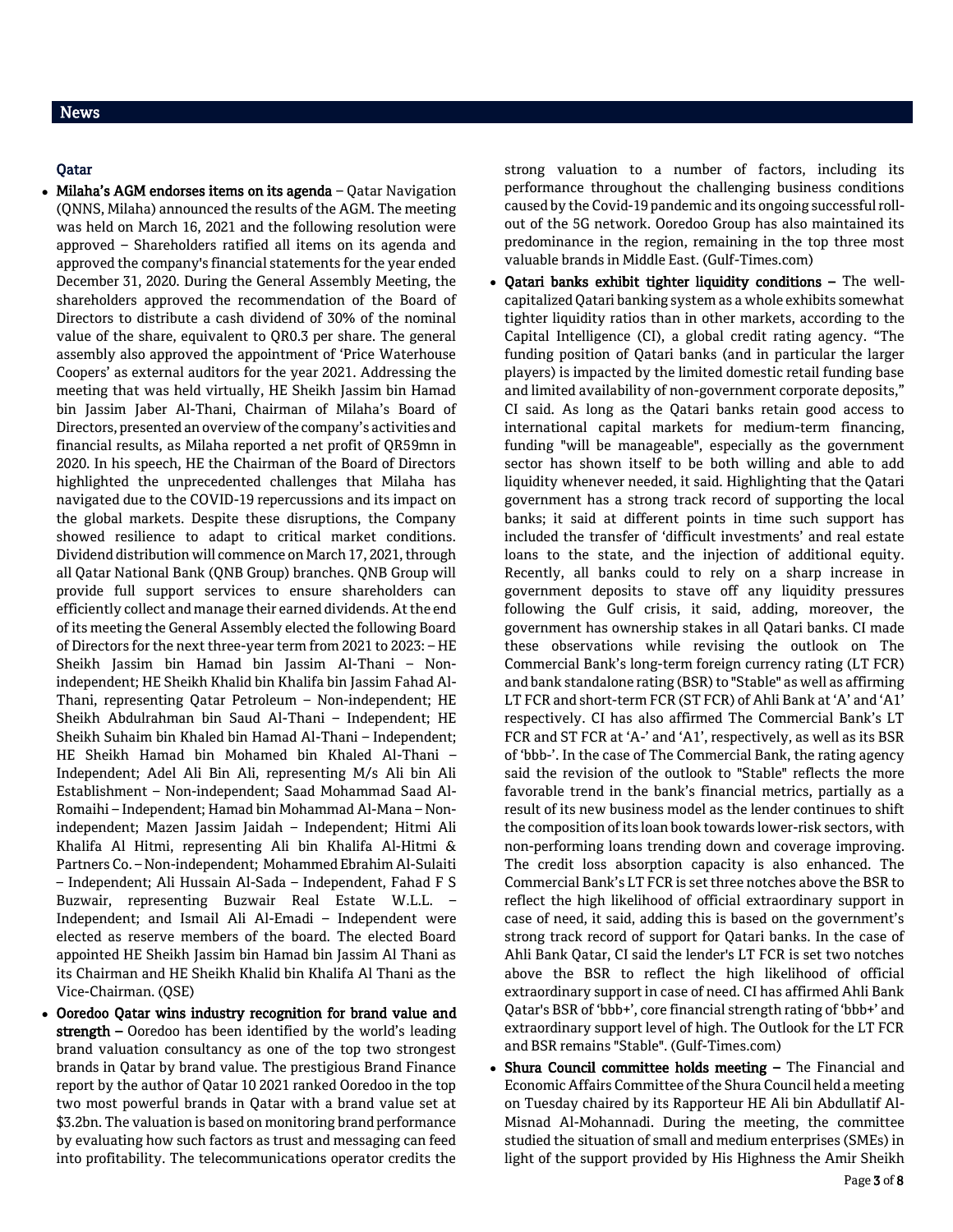Tamim bin Hamad al-Thani to these enterprises to help them confront the difficulties they face due to the coronavirus pandemic. The committee decided to complete the study of this issue at its next meeting. The Services and Public Utilities Committee also held a meeting under its Rapporteur HE Mohamed bin Mahdi Al-Ahbabi. The committee studied a draft law organizing healthcare services in the country, and decided to complete its study at its next meeting. (Gulf-Times.com)

- 510,000 vaccine doses administered in Qatar The Ministry of Public Health (MoPH) has announced that 510,000 COVID-19 vaccine doses have been administered since the start of the National Vaccination Program in Qatar. Recent availability of greater quantities of both the Moderna and Pfi zer-BioNTech vaccines has helped increase the pace of the vaccination program, with over 100,000 doses being administered each week, meaning that every day around 14,000 of our most vulnerable members of society and essential workers are getting vaccinated and becoming protected against COVID-19, the ministry said in a statement. (Gulf-Times.com)
- Huawei set to train 10,000 ICT professionals in Qatar, says VP Huawei is committed to train and develop 10,000 Information and Communications Technology (ICT) talents in Qatar in the next three years, a senior official of the Chinese multinational technology company has said. Talking to Qatar Tribune on the sidelines of the ongoing Milipol Qatar 2021 exhibition, Huawei Vice President Cyber Security & Privacy, Global Public Affairs Mika Lauhde said, "Huawei has partnered with three top universities namely Qatar University (QU), Hamad Bin Khalifa University (HBKU) and Community College of Qatar (CCQ) in Qatar to set up ICT colleges and impart training in 5G technology, artificial intelligence (AI) and cloud computing technology to local people." Through the ICT college initiative in Qatar, he said, Huawei plans to develop ICT professionals and continuously update its school-enterprise cooperation solutions in cutting-edge technologies. (Qatar Tribune)
- Qatar tightens global gas market grip with bold expansion moves – Qatar Petroleum, the world's top liquefied natural gas (LNG) producer, is cranking up the pressure on high-cost rivals with bold expansion plans that will boost supplies over the coming decade and potentially push prices down further. As competitors struggle to break even due to lower prices, the Qatari firm last month announced it will boost LNG output by about 40% to 110mn tons per annum (mtpa) by 2026 in phase one of its expansion of North Field LNG, the largest single LNG project ever sanctioned. The company is expected to announce second phase expansion plans this year which will lift LNG capacity by 2027 to 126 mtpa, enough to meet the total import needs of both Japan and South Korea - the world's top and third largest LNG importers respectively. "With this decision, (Qatar) will once again reaffirm its dominance as the largest LNG supplier in the world," said Chong Zhi Xin, a director at research firm IHS Markit. "This decision to move ahead has definitely crowded out other players. We anticipate that companies will need to take a long hard look at their projects to determine if they are able to find a competitive advantage versus this field of competition." (Reuters, Zawya)

International

- US business inventories rise moderately in January as sales surge – US business inventories rose moderately in January amid a sharp rebound in consumer spending at the start of the year, and it is now taking businesses the shortest time in nearly nine years to clear shelves. Business inventories increased 0.3% in January after rising 0.8% in December, the Commerce Department said on Tuesday. Inventories are a key component of GDP. January's gain was in line with economists' expectations. Inventories fell 1.8% on a YoY basis in January. Retail inventories decreased 0.5% in January, instead of 0.6% as estimated in an advance report published last month. That followed a 1.7% increase in December. Motor vehicle inventories dropped 1.5%, rather than 1.4% as previously reported. Retail inventories excluding autos, which go into the calculation of GDP, dipped 0.1%, instead of slipping 0.2% as estimated last month. Domestic demand is picking up after slumping late in the fourth quarter, driven by declining COVID-19 infections, an acceleration in the pace of vaccinations and additional pandemic relief money from the government. Households have also accumulated \$1.8tn in excess savings. Economists estimate the economy could grow this year by as much as 7%, fueled by the massive fiscal stimulus and rollout of vaccines that are expected to get the pandemic under control. That would be the fastest growth since 1984 and would follow a 3.5% contraction last year, the worst performance in 74 years. Wholesale inventories increased 1.3% in January. Stocks at manufacturers gained 0.1%. Business sales shot up 4.7% in January after rising 1.0% in December. At January's sales pace, it would take 1.26 months for businesses to clear shelves. That was the shortest time since April 2012 and was down from 1.32 months in December. (Reuters)
- US import prices rise strongly in February, boosted by crude oil, commodities – US import prices increased strongly in February, boosted by higher costs for crude oil and commodities, strengthening expectations for an acceleration in inflation this year. The Labor Department said on Tuesday import prices rose 1.3% last month after surging 1.4% in January. Economists polled by Reuters had forecast import prices, which exclude tariffs, advancing 1.2% in February. In the 12 months through February, import prices accelerated 3.0%. That was the largest gain since March 2012 and followed a 1.0% rise in January. Oil prices have recovered to pre-pandemic levels amid expectations of a pick-up global economic growth, but the COVID-19 pandemic is caused disruptions to the supply chain, boosting prices of commodities. Inflation is expected to gain steam this year, driven by massive fiscal stimulus and the reopening of the domestic economy as vaccinations slow the spread of the coronavirus. But excess capacity in the labor market will probably stop price pressures from spiraling out of control. Imported fuel prices surged 11.1% last month after advancing 9.0% in January. Imported food prices shot up 1.6%. Excluding fuel and food, import prices climbed 0.3%. The so-called core import prices rose 0.9% in January. Last month, the cost of goods imported from China rose 0.3% after gaining 0.2% in January. Prices for imported capital goods ticked up 0.1%. The cost of imported motor vehicles gained 0.1%. Prices for consumer goods excluding autos edged up 0.1%. The report also showed export prices rose 1.6% in February after increasing 2.5% in January. Prices for agricultural exports rose 2.9%, while nonagricultural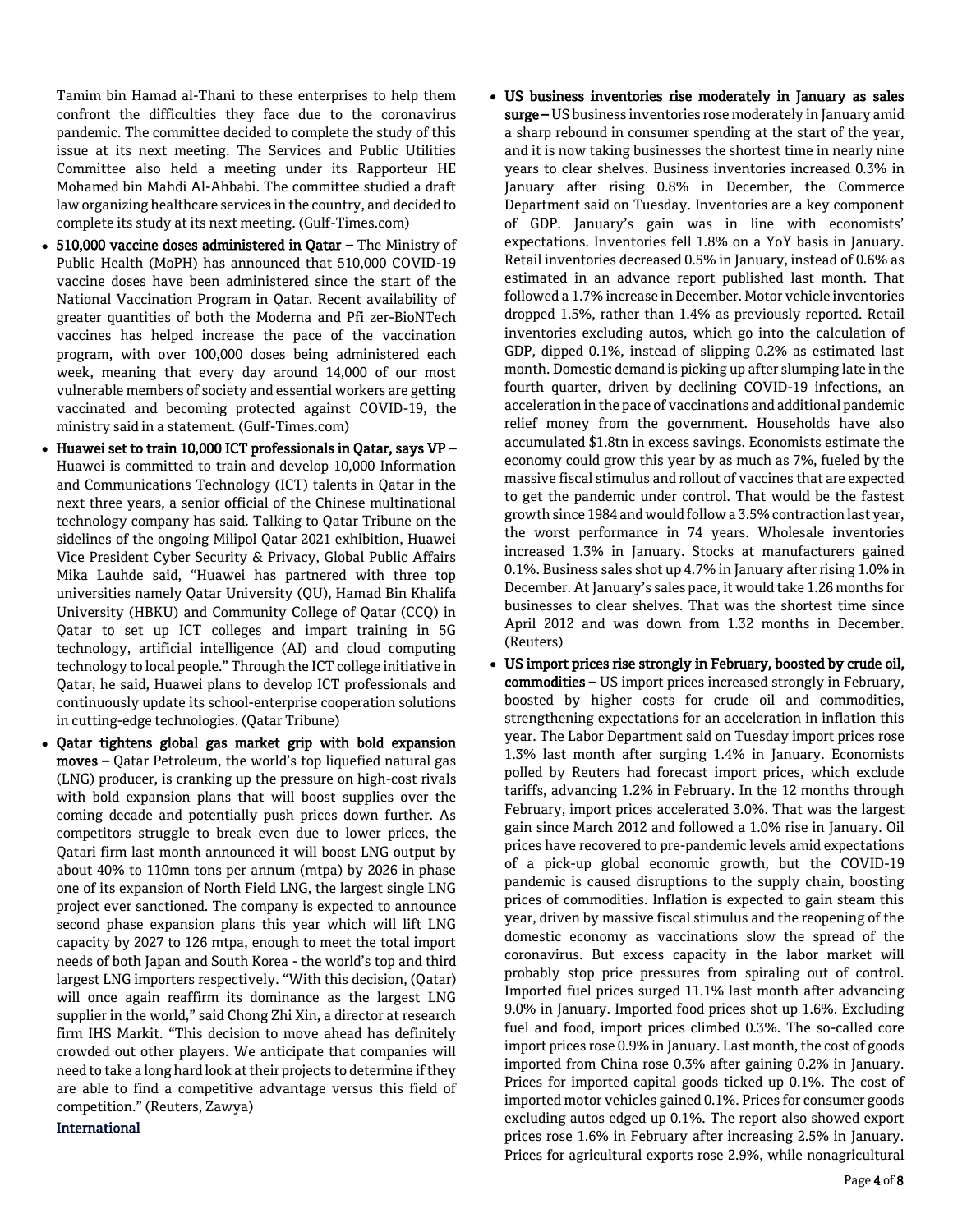exports increased 1.5%. Export prices jumped 5.2% on a year-onyear basis in February, the largest gain since June 2018, after rising 2.3% in January. (Reuters)

- Cold weather chills US retail sales, manufacturing production US retail sales fell more than expected in February amid bitterly cold weather across the country, but a rebound is likely as the government disburses another round of pandemic relief money to mostly lower- and middle-income households. The harsh weather also took a bite out of production at factories last month as the deep freeze in Texas and other parts of the South put some petroleum refineries, petrochemical facilities and plastic resin plants out of commission. The setback is probably temporary, with the strongest economic growth since 1984 anticipated this year, thanks to massive fiscal stimulus and an acceleration in the pace of vaccines, which should allow for broader economic reengagement, even as new COVID-19 cases are starting to creep up. Federal Reserve officials, who started a two-day meeting on Tuesday, are likely to focus on the underlying economic strength, expectations of higher inflation and a steadily recovering labor market. Retail sales dropped by 3.0% last month, the Commerce Department said. But data for January was revised sharply up to show sales rebounding 7.6% instead of 5.3% as previously reported. Economists polled by Reuters had forecast retail sales falling only 0.5% in February. (Reuters)
- German investor morale gains as broad-based recovery expected – Investor sentiment in Germany increased by more than expected in March, the ZEW economic research institute said on Tuesday, buoying the outlook for a broad-based recovery in Europe's largest economy. The ZEW said its survey of investors' economic sentiment rose to 76.6 points from 71.2 the previous month. A Reuters poll had pointed to a rise to 74.0. ZEW polled 189 analysts in the period March 8–15 for its survey. On March 15, Monday, Germany said it had suspended use of AstraZeneca's COVID-19 vaccine. "Economic optimism continues to rise. Experts expect a broad-based recovery of the German economy," ZEW President Achim Wambach said in a statement. "They anticipate that at least 70% of the German population will be offered a vaccine against Covid-19 by autumn. However, a large majority also expects inflation to continue to grow, as well as higher long-term interest rates." A separate gauge of current conditions rose to -61.0 points from -67.2 the previous month. That compared with a consensus forecast of - 62.0 points. (Reuters)
- Statistics office: Germany's second lockdown stopped upswing, but did not sink economy – Germany's second lockdown has stopped the recovery in Europe's largest economy, but recent data for the first quarter suggest there won't be a "drastic plunge" in GDP as seen during the first lockdown last year, the statistics office said. (Reuters)
- Germany's chemical association sees return to growth in 2021 German chemical industry association VCI said it expects fullyear chemical production and sales to return to growth in 2021, citing expectations for economic recovery from the coronavirus crisis among industrial customers. Production in the chemical and pharmaceutical industries, which are important contributors to Germany's GDP, is expected to grow by 3% in 2021, VCI said. It sees revenue rising 5% to close to 200bn Euros (\$239bn), compared with 190bn in 2020, while producer prices

will grow by 2%. "If the industrial economy continues to develop positively over the year, then the signs are good for the chemical industry. Stronger fluctuations in demand are possible, however," VCI said in a statement. The sector posted a 4% jump in fourth-quarter output from a year earlier, but sales were down 0.6% as prices were 1.7% lower than in the October-to-December period of 2019. (Reuters)

- Japan exports fall as China, US demand weakens Japanese exports fell much faster than expected in February as US and China-bound shipments weakened, a source of concern for the world's third-largest economy as it tries to prop up growth. The prospects for a US recovery may ease concerns about the outlook for Japan's economy, however, which is seen slowing in the current quarter due to new COVID curbs that have hit servicesector activity. Ministry of Finance data out on Wednesday showed Japanese exports fell 4.5% YoY in February, hurt by decline in US-bound shipments of automobiles. It was the first decline in three months, following a 6.4% gain in January. It was also much bigger than a 0.8% drop expected by economists in a Reuters poll. By region, exports to China rose 3.4% in the year to February, led by chip-making equipment, nonferrous metals and plastic, slowing sharply from a 37.5% gain in the prior month due partly to the Lunar New Year holidays that fell in February. USbound shipments, another key export market for Japanese goods, declined 14.0% year-on-year in February, dragged down by automobiles, airplane parts and motors, after a 4.8% drop in the prior month and posting a fourth straight month of declines. Exports to Asia, which accounts for more than half of Japan's overall shipments, fell 0.8% in the year to February, while those to European Union declined 3.3%, the data showed. (Reuters)
- Reuters Tankan: Japan's factory mood improves further in March – Confidence at Japanese manufacturers strengthened in March, the Reuters Tankan poll showed, as firms grew more upbeat about a gradual economic recovery though worries about the immediate impact of the coronavirus remained. The monthly poll indicated that the Bank of Japan's (BOJ) tankan quarterly survey due April 1 will show an improvement in business sentiment among manufacturers, while that of nonmanufacturers remains depressed. It comes as investors are closely eyeing the outcome of a BOJ policy review on Friday in which it may phase out a numerical target for its asset buying, a move which would mark a turning point for Governor Haruhiko Kuroda's massive stimulus program. The Reuters Tankan showed the sentiment index for manufacturers improved to 6 from 3 in the previous month, led by chemicals and oil refinery/ceramics. Some 235 out of 482 large- and mid-sized nonfinancial firms surveyed between March 3 and March 12 responded, all on condition of anonymity. Emergency measures rolled out in Japan to halt the country's third, and most lethal, wave of the virus has curbed consumer spending and hit the services sector particularly hard. The non-manufacturers' index edged up to minus 5 from minus 7 in the previous month but remained in negative territory. It was seen rising to 5 in June, turning positive, the poll showed. The world's third-largest economy expanded at a slower-than-initially-reported pace in the fourth quarter of last year, the government said last week, with the virus crisis causing firms to scale down their capital spending. Respondents said economic conditions were improving, in part due to solid Chinese demand. (Reuters)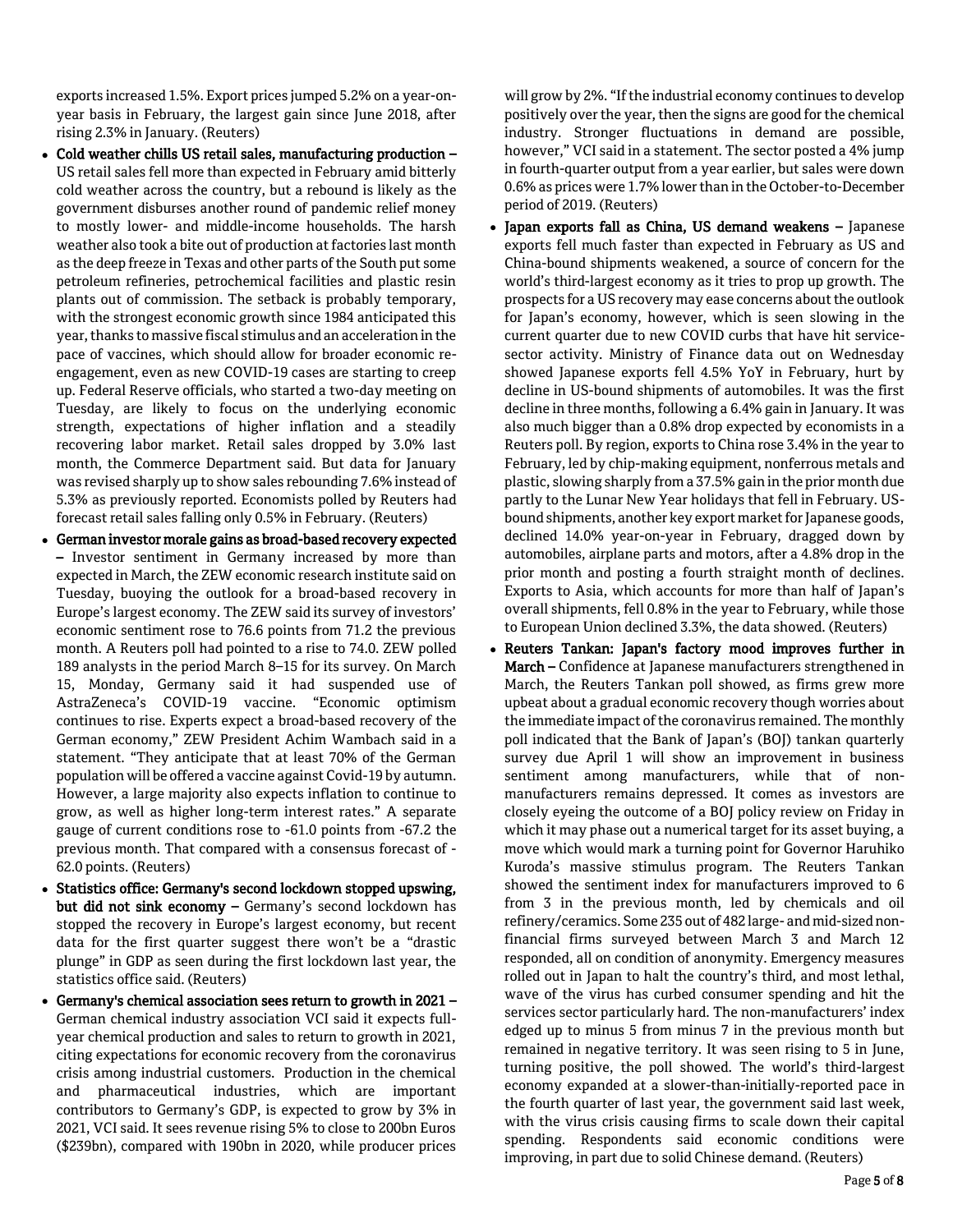# Regional

- Saudi Arabia closes March domestic issuance of Sukuk program at SR7.674bn – Saudi Arabia's National Debt Management Center closed on Tuesday its local issuance for March, 2021 of the Kingdom's Sukuk, or Islamic bonds, program at a total of SR7.674bn, Saudi state news agency (SPA) said. The issuance was divided into two tranches, the first amounting to SR2.710bn maturing in 2028, while the second amounted to SR4.964bn maturing in 2031. (Reuters)
- Saudi Arabia fourth quarter GDP down from previous year but up on third quarter as COVID-19 impact eases – Saudi Arabia's economy shrank 3.9% YoY in the fourth quarter but rose 2.5% from the previous three months, according to data on Tuesday that showed an upturn from the depths of the coronavirus pandemic towards the end of 2020. The oil sector contracted by 8.5% and the non-oil sector by 0.8% from the same period of 2019, Saudi Arabia's General Authority for Statistics said. But the same sectors rose a seasonally adjusted 2.6% and 2.4%, respectively, from the third quarter, with international trade picking up sharply. "The data points to a further broad-based recovery in non-oil activity from the height of the crisis, with a fall in COVID cases at end-2020 and as the economy opened up," Chief Economist at Abu Dhabi Commercial Bank, Monica Malik said. The Kingdom's investment program would be a key driver of future growth, she said, referring to huge infrastructure projects backed by its sovereign wealth fund, the Public Investment Fund. (Reuters)
- India readies Saudi oil import cut as stand-off escalates Indian state refiners are planning to cut oil imports from Saudi Arabia by about a quarter in May, in an escalating stand-off with Riyadh following OPEC's decision to ignore calls from New Delhi to help the global economy with higher supply. Two sources familiar with the discussions said the move was part of the government's drive to cut dependence on crude from the Middle East. Indian Oil Corp, Bharat Petroleum Corp., Hindustan Petroleum Corp and Mangalore Refinery and Petrochemicals Ltd are preparing to lift about 10.8mn barrels in May, the sources said on condition of anonymity. State refiners, which control about 60% of India's 5mn bpd refining capacity, together import an average 14.7mn-14.8mn barrels of Saudi oil in a month, the sources said. India, the world's third-biggest oil importer and consumer, imports more than 80% of its oil needs and relies heavily on the Middle East. (Reuters)
- Saudi's Almarai buys bakery manufacturer in UAE, Bahrain Saudi Arabia's Almarai, the Gulf's largest dairy company, said on Tuesday it had agreed to buy frozen bakery item manufacturer and producer Bakemart in the UAE and Bahrain for an enterprise value of \$25.5mn. The deal, fully funded through Almarai's operating cash flow, would expand the Saudi company's bakery range, it said in a statement to the Saudi stock exchange. (Reuters)
- CBUAE says total liquidity returned to pre-pandemic level The Central Bank of the UAE (CBUAE) has said total liquidity has returned to the level before the COVID-19 pandemic, the government-run Dubai TV channel said on Tuesday. (Reuters)
- Abu Dhabi asks banks to pay AED3bn for airport project guarantees – State-owned Abu Dhabi Airports has called on almost AED3bn worth of guarantees issued by local banks on

behalf of contractors working on an airport expansion project already delayed by several years, sources said. The move, which could further delay the project, comes ahead of expectations of a global recovery in travel demand after the coronavirus pandemic. It could pressure balance sheets of banks already heavily exposed to the construction sector in the UAE, sluggish for years amid a slowdown in infrastructure and property projects. Abu Dhabi Airports signed in 2012 a \$2.9bn contract with a joint venture of contractors comprising Arabtec Holding, which filed for liquidation in January, Athens-based Consolidated Contractors Company and Turkey's TAV Insaat. (Reuters)

- Abu Dhabi's Mubadala interested in buying NMC hospital business – Abu Dhabi's sovereign fund Mubadala is considering buying NMC Health's core hospital business, three sources familiar with the matter told Reuters, emerging as another suitor of the troubled hospital group. NMC, the largest private healthcare provider in the UAE, ran into trouble last year after the disclosure of more than \$4bn in hidden debt left a many UAE and overseas lenders with heavy losses. The company, now in administration, is exploring the possibility of selling its healthcare business in the UAE and Oman, which sources have previously said could generate around \$1bn. Mubadala, which has over \$230bn in assets under management, is one of the investors and companies looking at the asset, said the sources. "As an investor we regularly assess opportunities for their potential fit into our portfolio," a source close to Mubadala told Reuters. (Reuters)
- ADCB completes sale of stake in Orient UNB Takaful Abu Dhabi Commercial Bank (ADCB) completes the sale of its 49% stake in Orient UNB Takaful to Orient Insurance. Bank did not specify the value of the deal. The sale is in line with strategy to focus on its core areas of business, will have negligible impact on profitability. (Bloomberg)
- EGA pre-tax earnings soar on product flexibility, cost control The UAE's Emirates Global Aluminium (EGA) reported a 63% increase in pre-tax earnings on Tuesday, boosted by product flexibility, cost control, and a ramp-up in new upstream projects. The company that produces 4% of the world's total aluminum said annual adjusted earnings before interest, taxes, depreciation and amortization (EBITDA) for the 12 months ended December 31 rose to \$1.13bn from AED2.5bn a year prior. Revenue, however, fell 9% to AED18.7bn due to lower metal prices and reduced demand for value-added products. Aluminium prices fell last year as industrial activity and demand stalled due to coronavirus lockdowns, while output rose 2.5% to a record 65.3mn tons. Benchmark aluminum prices are likely to remain around \$2,000 this year, Chief Executive Officer, Abdulnasser bin Kalban said in a statement. (Reuters)
- Dana Gas mulls sale of treasury shares UAE-listed Dana Gas, the largest private sector natural gas company in the Middle East, has confirmed it is considering some options to raise funds. The energy company's board of directors is scheduled to meet on March 21 to take up a proposal to sell treasury shares in the market, a bourse filing to the Abu Dhabi Securities Exchange (ADX) on Tuesday said. No further details were disclosed regarding the plan. The energy producer had earlier revealed plans to boost its capacity in the Kurdistan Region of Iraq (KRI).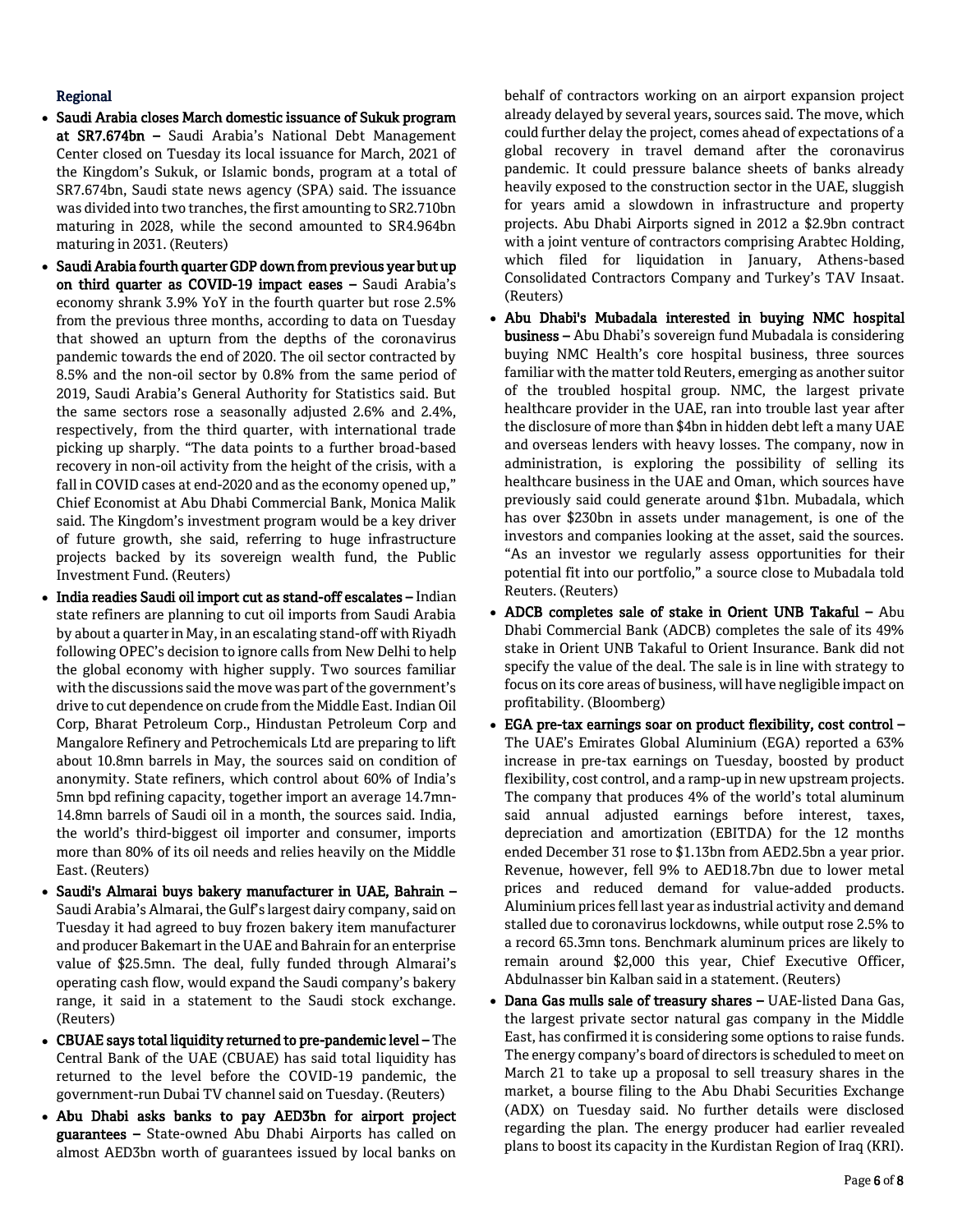It is also moving ahead with its plans to prepare for the drilling of the next exploration well in Block 6 in Egypt. The company operates production and exploration assets in KRI, Egypt and the UAE. (Zawya)

 Kuwait sells KD290mn 91-day bills; bid-cover at 9.79x – Kuwait sold KD290mn of 91-day bills due on June 15, 2021. Investors offered to buy 9.79 times the amount of securities sold. The bills have a yield of 1.125% and settled on March 16, 2021. (Bloomberg)